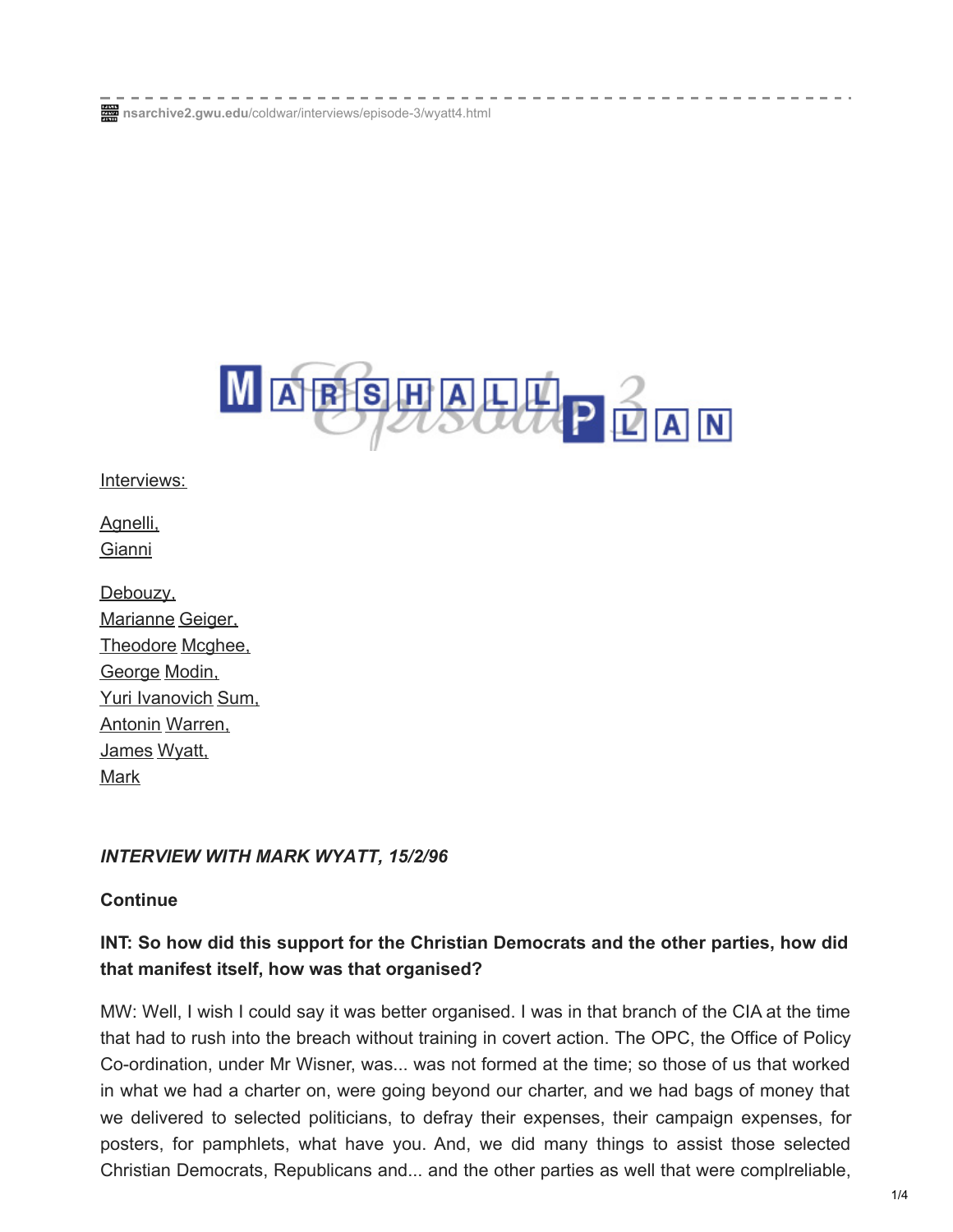that could keep the secret of where their funds came from. They were talked to by CIA experts: "What do you say if all of a sudden you have in Turin the greatest extravaganza of propaganda? Who pays for it? Does the Fiat Corporation pay for it, or what? You've got to have some reason for your munificence at this time, and we don't want an indication that it's black bags of young Americans that are passing the money to you." So that was the big thing; but we did many, many other things at that particular time, harping at the chinks, the weaknesses that we felt that the Communist Party and the Communist labour union had. We worked in... in that regard. But it was financial support above all. OPC men that came in in the Fifties... there were big elections after '48, in '53 and then in '56, and so it should have been a thing that just continued on. The shocking thing... in 1953, the Christian Democrats lost 2,000 votes.

SOMEONE IN B/G: The clerical parties...

MW: I'm sorry. The secular parties as well went down. The Communist Party went way up, and the danger was there again. And we learned one thing: you don't win elections abroad with democratic groups if you just come running through with bags of money before the... just before the election. You have a continuing campaign of following these parties that are pro-American, that are trustworthy, and that can keep the secrets and keep it out of the tabloids and out of the Chamber of Deputies. In short... in those days before '48, I contend... as I said, some of the OPC people [said] "Well, those guys that picked it up in '47, they didn't know about covert action; they just passed black bags - that's all there was to it." That's not true. We did the best that we could at that time, and I think that we did do it judiciously, and that it didn't blow, and it... it was successful, the results of the election... well, it was very gratifying - there's no question about it. All indications were the Communists might well form a government. There was no way they could, because of the votes of those four parties that we helped.

### **INT: I'm just going to ask you to...**

(End of roll)

# **INT: So, Mr Wyatt, in 1948 how did you help win an election with only a few months to go? Oh, I'm sorry, just at this point we've got an aircraft.**

(A bit of non-interview talk, not transcribed)

# **INT: So, I'll ask the question again. How did you help win an election with only a few months to go?**

MW: Well, the time factor was critical. We would like to have done this in a more sophisticated manner. Passing black bags to affect a political election, is not really a terribly attractive thing. But we only had a few months to do this, and that was the principal thing that we did. But so many things were going on. I recall... I had many contacts with prominent Italian-Americans in this country: bankers, industrialists, that were full of ideas, and some of them were very aberrant ideas. Powerful men - Giannini of the Bank of America... there were so many prominent Italians, and they would say, "Well, it's terrible. They're bums, the Communists. I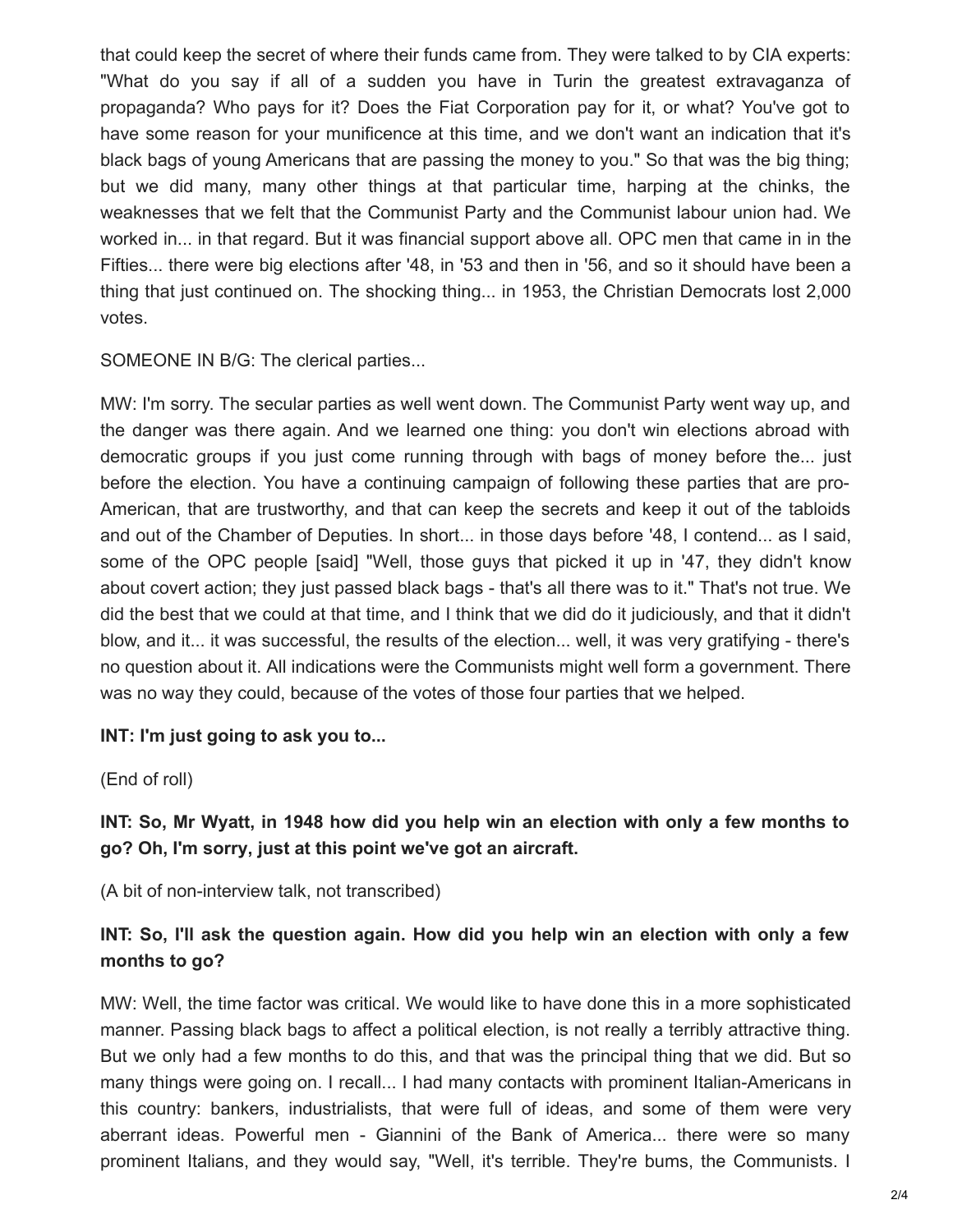wish I could do more. I'm doing all I can: I write letters, I'm on the telephone, I fly to Italy, I'm constantly talking to them. But, you know, Mr Wyatt, if the Communists win that election and form a government, there'll be a coup d'etat." I was absolutely struck by this. I said, "You would feel that a coup d'etat would be a good thing in a democratic country like Italy? Who's going to lead the coup d'etat, what...?" You know, I mean, I had always been trained, "Let's keep stability [Laughs] in the world, above all, and don't encourage this great prominent banker, let's say, to say, 'Oh, well, what the hell, we'll have a coup d'etat'." We did everything in our power to discourage that. We said, "No, let's focus on the fact that those four parties have to increase their vote, and that the Communists have to be embarrassed somehow. We have to have some method." And these were the things that we did. We made contact with powerful political leaders in this country, not just Tammany Hall in Cook County, Illinois, but outstanding ones that knew how to win elections, and many of them were Italo-Americans that could speak Italian and could be introduced to leaders who were close to De Gasperi or close to Saragat, and they could go there and they could sit down and say, "Now this is what I think is going to be important, in winning the election that you want." And our support to anti-Communist newspapers was very strong. Also, in that early period, we discovered that there were remarkable anti-Communist cartoonists, and there were organisations that ridiculed the Communists. Some of the stuff was outrageous; Communist apparatchiks in cartoons had three nostrils in their nose; they wore huge moustaches like Joe Stalin - and the word for "moustache" in Italian is "baffi", and "baffi" is like "buffo", and Stalin, with that great moustache of his, became known in Italy as "Il Buffone", which means he was a silly, outrageous clown. And everybody... they never mentioned the name Joe Stalin, they just simply said, "Oh, Il Buffone is over there in Moscow," and this was very degrading (Laughs) to Mr Stalin. We fostered this for all it was worth. But the ideas came really from Italians - whether they were journalists or cartoonists or whatever - they had the ideas; they were brilliant. They destroyed the Communist apparatchiks in their caricature of them, saying "I obey, I trust," and up there was Joe Stalin, "Il Buffone". And this was effective propaganda, and that happened early in the game, and then continued after.

### **INT: How did you know which politicians to support?**

MW: I think guidance came from men like De Gasperi. But our embassy in Rome had been effective, certainly, and they knew the players very well. One interesting thing is... and we relied a lot of upon their intelligence, what came through Washington, on the fact that Mr Gronchi was extreme left of the Christian Democratic Party, Mr Pella was of the extreme right, who were the comers in these four parties, and men that really deep down felt very strongly about democracy. It's an interesting thing that when we started to make the payments in this hastily done covert operation of black bags and certain other help that I've described, the American Ambassador in Italy did not know it, which is kind of a startling thing. It took John F. Kennedy actually to say, "My number one representative abroad for the United States is the Ambassador." That's when (Sighs) CIA got its hand in the cookie jar a time or two. And... but General Marshall made the decision that James Clement Dunn, the Ambassador in Italy, would not know in 1948 that we were given money. Maybe we were protecting Ambassador Dunn. I knew Ambassador Dunn, and I rather think that he didn't want to know, that he was